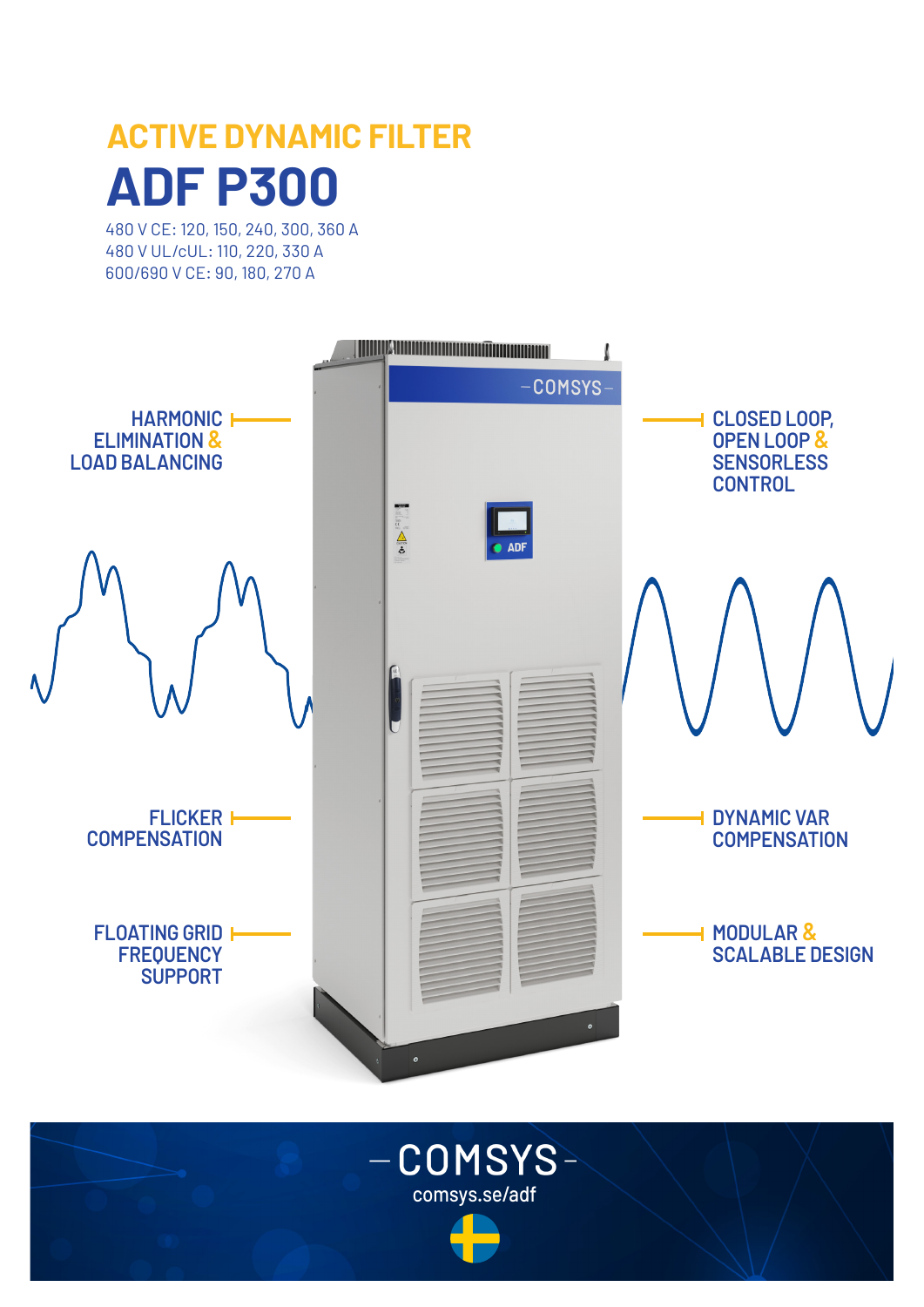# **TECHNICAL SPECIFICATION ADF P300**

| <b>MODEL</b>                                                  | ADF P300-120/480<br>ADF P300-90/690                                                     | ADF P300-150/480     | ADF P300-240/480<br>ADF P300-180/690         | ADF P300-300/480 | ADF P300-360/480<br>ADF P300-270/690         |  |
|---------------------------------------------------------------|-----------------------------------------------------------------------------------------|----------------------|----------------------------------------------|------------------|----------------------------------------------|--|
| <b>COMPENSATION</b><br><b>CURRENT CAPACITY</b><br>AT 50/60 HZ | 120 $A_{RMS}$<br>$90 A_{RMS}$                                                           | 150 A <sub>RMS</sub> | 240 ARMS<br>180 A <sub>RMS</sub>             | 300 ARMS         | 360 ARMS<br>270 A <sub>RMS</sub>             |  |
| <b>SYSTEM VOLTAGE</b>                                         | $208 - 690V$                                                                            |                      |                                              |                  |                                              |  |
| NOMINAL FREQUENCY                                             | 45 - 65 Hz (Including floating frequency)                                               |                      |                                              |                  |                                              |  |
| <b>NUMBER OF PHASES</b>                                       | 3 phase 3 wire                                                                          |                      |                                              |                  |                                              |  |
| <b>CONNECTION TYPE</b>                                        | 3 phase without neutral (TN, TT, IT)                                                    |                      |                                              |                  |                                              |  |
| <b>HARMONIC CURRENT</b><br><b>COMPENSATED</b>                 | Individual compensation up to 49th order                                                |                      |                                              |                  |                                              |  |
| <b>RATE OF HARMONIC</b><br><b>REDUCTION</b>                   | Better than 98%                                                                         |                      |                                              |                  |                                              |  |
| <b>CURRENT</b><br><b>COMPENSATION OF</b><br>$COS \varphi$     | Up to 1.0                                                                               |                      |                                              |                  |                                              |  |
| <b>EXPANDABILITY</b>                                          | Up to 15 ADF P300 units can be used in parallel                                         |                      |                                              |                  |                                              |  |
| <b>RESPONSE TIME</b>                                          | < 1 ms                                                                                  |                      |                                              |                  |                                              |  |
| <b>HEAT DISSIPATION</b>                                       | < 2725 W<br>< 2969 W                                                                    | < 3225 W             | < 5323 W<br>< 5813 W                         | < 6250 W         | <7925W<br>< 8657 W                           |  |
| <b>MAXIMUM AIR FLOW</b>                                       | <600 m <sup>3</sup> /h / 353 CFM                                                        |                      | <1200 m <sup>3</sup> /h / 706 CFM            |                  | $<$ 1800 m <sup>3</sup> /h<br>1056 CFM       |  |
| <b>NOISE LEVEL</b>                                            | $< 70$ dB(A)                                                                            |                      |                                              |                  |                                              |  |
| <b>ENVIRONMENT</b>                                            | 0 to 95% RH non-condensing, max. altitude 1000 m / 3281 ft. without derating            |                      |                                              |                  |                                              |  |
| <b>OPERATING</b><br><b>TEMPERATURE</b>                        | 0 to 50° C, up to 40° C without derating<br>32 to 122 °F, up to 104 °F without derating |                      |                                              |                  |                                              |  |
| <b>DIMENSIONS</b><br>$(W \times H \times D)$                  | $405 \times 2168 \times 636$ mm<br>15.9 x 85.4 x 25 inch                                |                      | 605 × 2168 × 636 mm<br>23.8 x 85.4 x 25 inch |                  | 805 × 2168 × 636 mm<br>31.7 x 85.4 x 25 inch |  |
| <b>WEIGHT</b>                                                 | 335 kg / 739 lbs<br>351 kg / 774 lbs                                                    |                      | 472 kg / 1041 lbs<br>495 kg / 1092 lbs       |                  | 609 kg / 1343 lbs<br>639 kg / 1409 lbs       |  |
| <b>CABINET COLOR</b>                                          | Cabinet RAL 7035 (light grey), base RAL 7022 (umbra grey)                               |                      |                                              |                  |                                              |  |
| PROTECTION CLASS                                              | IP22 according to IEC 60529, optional IP43, other ratings upon request                  |                      |                                              |                  |                                              |  |
| <b>ELECTROMAGNETIC</b><br><b>COMPATIBILITY</b>                | EN 61000-6-2, EN 61000-6-4. Conducted emission EN 55011 class A1                        |                      |                                              |                  |                                              |  |
| ENVIRONMENTAL<br><b>CONDITIONS</b>                            | Chemical 3C3, Mechanical 3S3                                                            |                      |                                              |                  |                                              |  |
| <b>CERTIFICATES</b>                                           | CE, DNV                                                                                 |                      |                                              |                  |                                              |  |

Comsys AB does not assume any responsibility for use of any product or method described and also reserves the right to make changes at any time without prior notice in order to improve design and supply the best possible products.

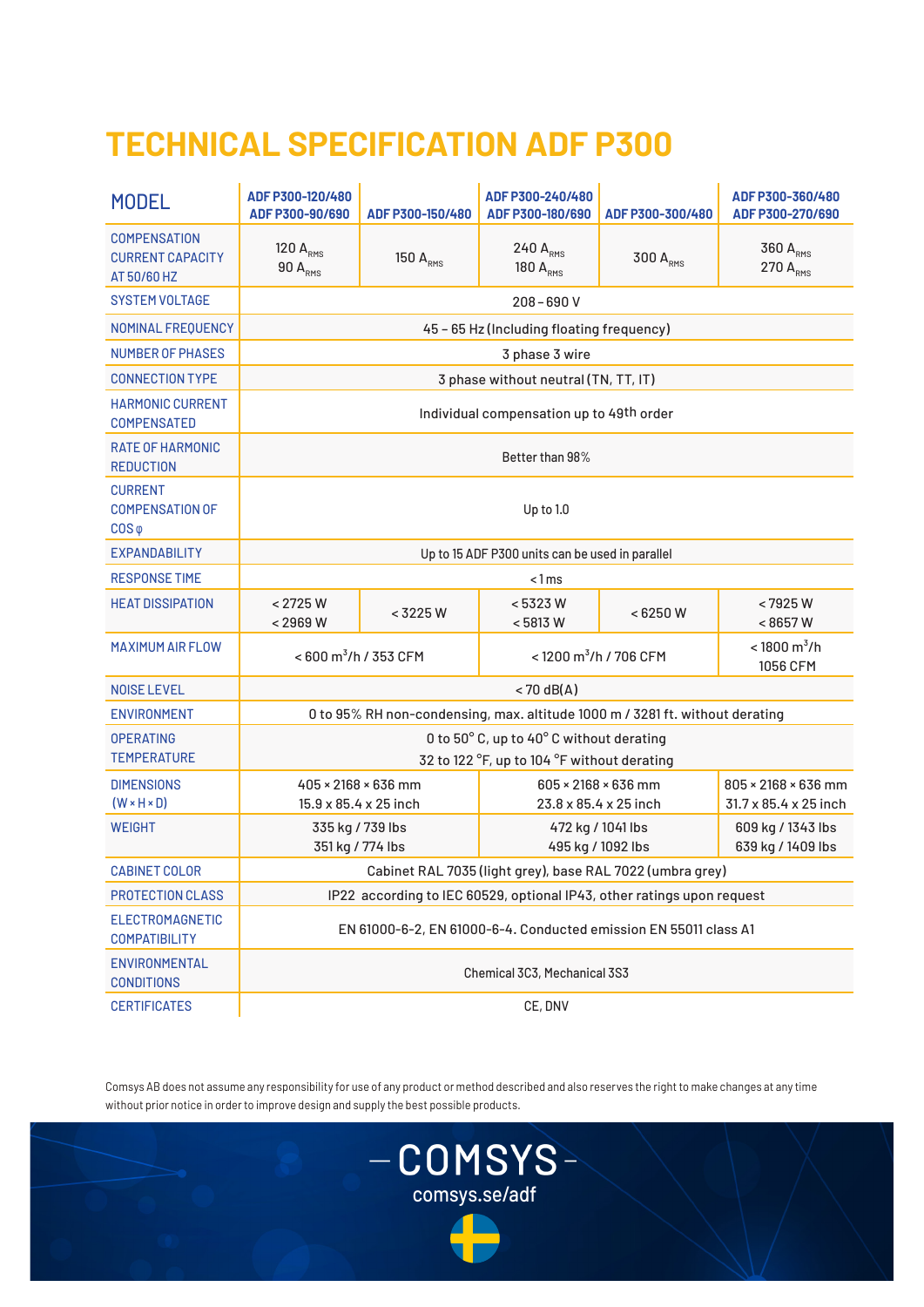## **TECHNICAL SPECIFICATION ADF P300 UL**

| <b>MODEL</b>                                                  | ADF P300-110/480-UL<br>ADF P300-90/600-UL                                               | ADF P300-220/480-UL<br>ADF P300-180/600-UL   | ADF P300-330/480-UL<br>ADF P300-270/600-UL               |  |  |  |
|---------------------------------------------------------------|-----------------------------------------------------------------------------------------|----------------------------------------------|----------------------------------------------------------|--|--|--|
| <b>COMPENSATION</b><br><b>CURRENT</b><br>CAPACITY AT 50/60 HZ | 110 $ARMS$<br>$90 A_{RMS}$                                                              | 220 A <sub>RMS</sub><br>180 A <sub>RMS</sub> | 330 A <sub>RMS</sub><br>270 A <sub>RMS</sub>             |  |  |  |
| <b>SYSTEM VOLTAGE</b>                                         | 480 V (208 - 480 V), 600 V (480 - 600 V)                                                |                                              |                                                          |  |  |  |
| NOMINAL FREQUENCY                                             | 45 - 65 Hz (Including floating frequency)                                               |                                              |                                                          |  |  |  |
| <b>NUMBER OF PHASES</b>                                       | 3 phase 3 wire                                                                          |                                              |                                                          |  |  |  |
| <b>CONNECTION TYPE</b>                                        | 3 phase without neutral (TN, TT, IT)                                                    |                                              |                                                          |  |  |  |
| <b>HARMONIC CURRENT</b><br><b>COMPENSATED</b>                 | Individual compensation up to 49th order                                                |                                              |                                                          |  |  |  |
| <b>RATE OF HARMONIC</b><br><b>REDUCTION</b>                   | Better than 98%                                                                         |                                              |                                                          |  |  |  |
| <b>CURRENT</b><br><b>COMPENSATION OF</b><br>$COS \varphi$     | Up to 1.0                                                                               |                                              |                                                          |  |  |  |
| <b>EXPANDABILITY</b>                                          | Up to 15 ADF P300 units can be used in parallel                                         |                                              |                                                          |  |  |  |
| <b>RESPONSE TIME</b>                                          | < 1 ms                                                                                  |                                              |                                                          |  |  |  |
| <b>HEAT DISSIPATION</b>                                       | < 2480 W<br>< 2836 W                                                                    | < 4835 W<br>< 5547 W                         | < 7190 W<br><8258W                                       |  |  |  |
| <b>MAXIMUM AIR FLOW</b>                                       | $< 600$ m <sup>3</sup> /h / 353 CFM                                                     | <1200 m <sup>3</sup> /h / 706 CFM            | <1800 m <sup>3</sup> /h / 1056 CFM                       |  |  |  |
| <b>NOISE LEVEL</b>                                            | $<$ 70 dB(A)                                                                            |                                              |                                                          |  |  |  |
| <b>ENVIRONMENT</b>                                            | 0 to 95% RH non-condensing, max. altitude 1000 m / 3281 ft. without derating            |                                              |                                                          |  |  |  |
| <b>OPERATING</b><br><b>TEMPERATURE</b>                        | 0 to 50° C, up to 40° C without derating<br>32 to 122 °F, up to 104 °F without derating |                                              |                                                          |  |  |  |
| DIMENSIONS (W × H × D)                                        | $405 \times 2168 \times 636$ mm<br>15.9 x 85.4 x 25 inch                                | 605 × 2168 × 636 mm<br>23.8 x 85.4 x 25 inch | $805 \times 2168 \times 636$ mm<br>31.7 x 85.4 x 25 inch |  |  |  |
| <b>WEIGHT</b>                                                 | 335 kg / 739 lbs<br>351 kg / 774 lbs                                                    | 472 kg / 1041 lbs<br>495 kg / 1092 lbs       | 609 kg / 1343 lbs<br>639 kg / 1409 lbs                   |  |  |  |
| <b>CABINET COLOR</b>                                          | Cabinet RAL 7035 (light grey), base RAL 7022 (umbra grey)                               |                                              |                                                          |  |  |  |
| PROTECTION CLASS                                              | Nema 1                                                                                  |                                              |                                                          |  |  |  |
| ELECTROMAGNETIC<br><b>COMPATIBILITY</b>                       | EN 61000-6-2, EN 61000-6-4, Conducted emission EN 55011 class A1                        |                                              |                                                          |  |  |  |
| ENVIRONMENTAL<br><b>CONDITIONS</b>                            | Chemical 3C3, Mechanical 3S3                                                            |                                              |                                                          |  |  |  |
| <b>CERTIFICATES</b>                                           | UL, cUL (UL508/CSA22.2)                                                                 |                                              |                                                          |  |  |  |

Comsys AB does not assume any responsibility for use of any product or method described and also reserves the right to make changes at any time without prior notice in order to improve design and supply the best possible products.